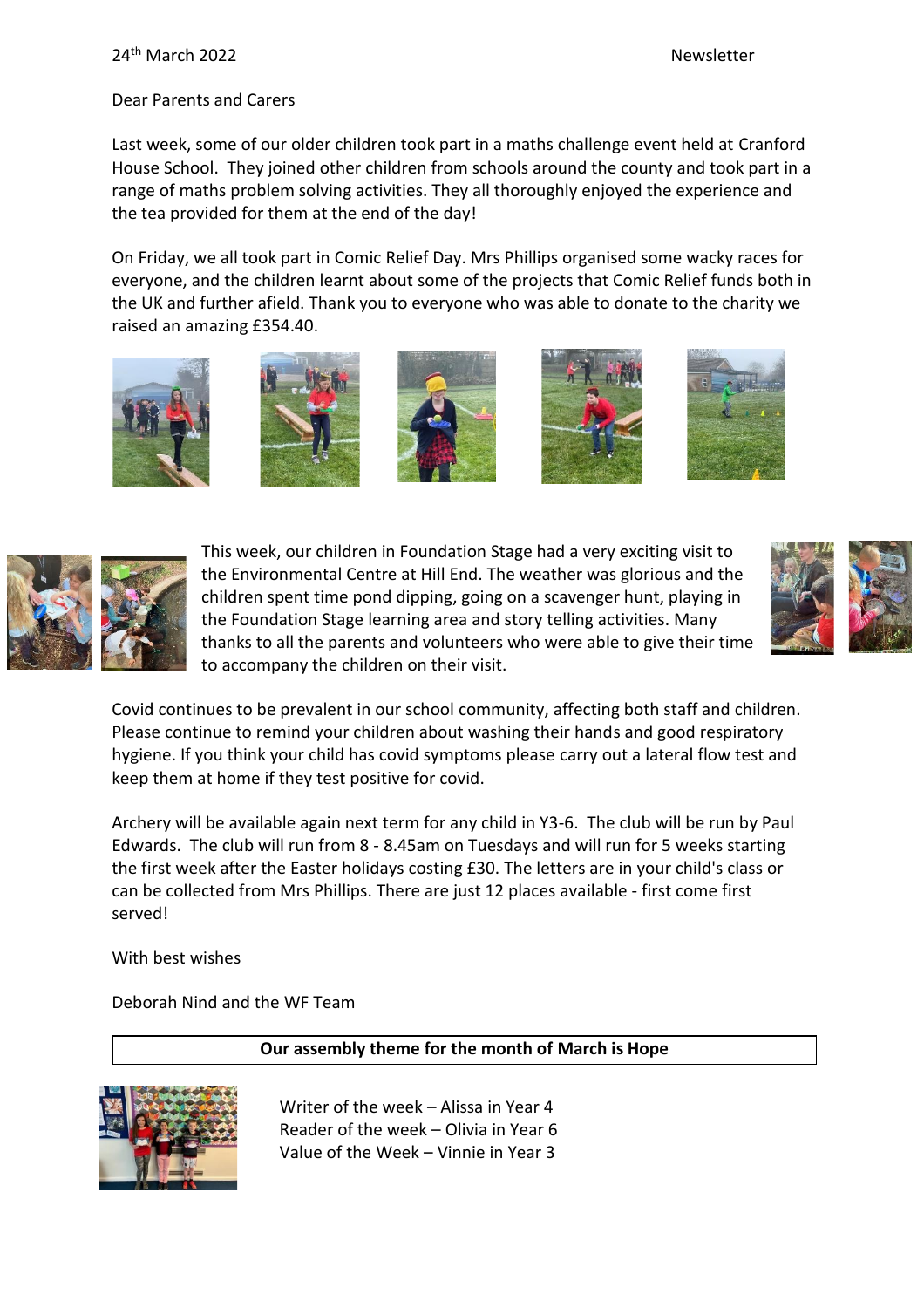### **Celebration of achievements**

Congratulations to the following children who have reached their 200 nights of reading at home: Charlie, Nate, Nancy & Nathan in Owls. Anelie & Isla in Kestrels. Georgia & Charlotte in Sky Larks. Congratulations to the following children who have reached their 175 nights of reading at home: Elliott & Maya in Kingfishers. Edith, Esme & Ruby in Swallows. Georgie & Georgia in Owls. Grace & Theo in Sky Larks. Congratulations to the following children who have reached their 150 nights of reading at home: Alex P in Kingfishers. Hannah & Daisy in Owls. Maxim in Kestrels. Congratulations to the following children who have reached their 125 nights of reading at home: Teddy in Kingfishers. Everest in Swallows. Toby in Kestrels. Congratulations to the following child who has reached their 100 nights of reading at home: Samar in Kingfishers. Congratulations to the following children who have reached their 75 nights of reading at home: Ben & Bethany in Sky Larks.

#### **Attendance**

School starts at 8:45am, can you please make sure your child is in class by 8:45am. **EVERY SCHOOL DAY COUNTS!**

There are only 190 statutory school days in one year and 175 days (weekends and school holidays) available to use for holidays. Parents should avoid taking their children out of school during term time in order to go on holiday.

| <b>Class</b>      | Attendance for 14.03.22 - 18.03.22 |
|-------------------|------------------------------------|
| Eagles            | 94%                                |
| Kestrel           | 95.33%                             |
| Kingfishers       | 91.67%                             |
| Nightingales      | 92.80%                             |
| Owls              | 97.28%                             |
| Peregrine Falcons | 99.17%                             |
| <b>Red Kites</b>  | 98.57%                             |
| Robins            | 93.68%                             |
| Sky Larks         | 95.00%                             |
| Swallows          | 90.00%                             |
| Wrens             | 92.13%                             |
| Total             | 94.68%                             |

### **Breakfast Club**

Breakfast club runs every day from 07:30 – 08:45 in the Howard Hillsdon building (old playgroup). The children enjoy a range of breakfast cereals, fruit juices, yoghurts and toast, followed by the opportunity to play indoor games. The cost is £5.00 per child. If you would like your children to take part in breakfast club, **please see the staff in the office to book prior to attendance.**

### **Calling all budding violin and cello players!**

County Music Service Teacher Mrs. Beaumont who comes into school has space to set up a new group for beginners on violin and / or cello. Lessons taught in small groups of 2-4 students for 20 minutes. Lesson will run at the end of school afternoon on a Wednesday afternoon finishing just after end of school day at 3.05. Students will be escorted buy the teacher for pick up at Reception for pick up. Charges apply, instruments can be hired if necessary. Suitable for both those in years 3 or 4 who have had whole class learning or new beginners. All welcome! For further info email: [Victoria.beaumont@oxfordshire.gov.uk](mailto:Victoria.beaumont@oxfordshire.gov.uk)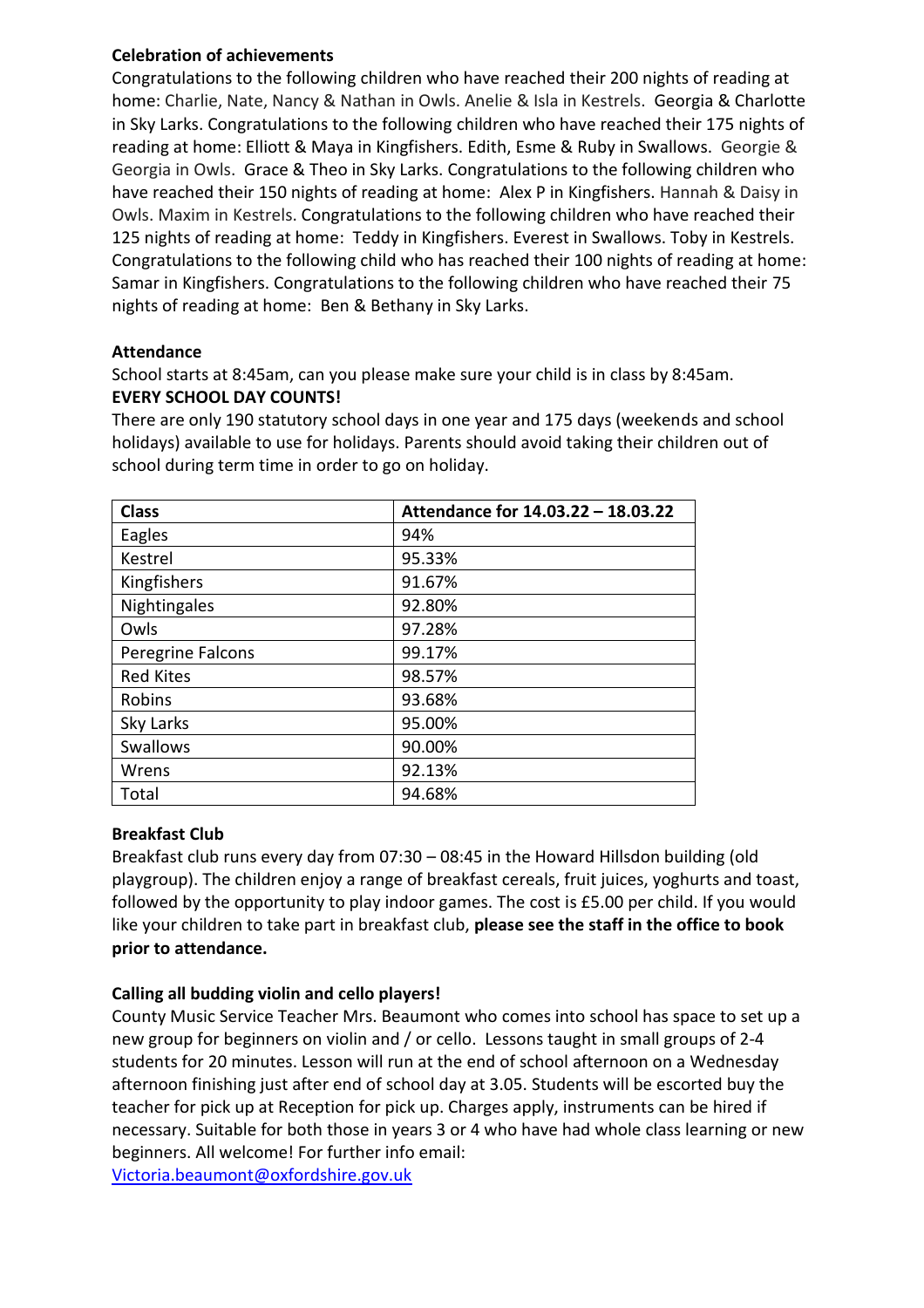### **Step 2 Dance Lessons**

A local dance company Step 2 that comes into school has lots of lessons for all range of ages. Please see website below for further details: [Step 2 Dance Oxford Homepage](https://www.step2dance.co.uk/home) — STEP 2 DANCE

#### **Yarnton Youth Netball**

Open to boys and girls in years 3, 4, 5 & 6 from William Fletcher School. Training is on Wednesdays at the school, after school until 4pm. Places are limited, and if you are interested in your child taking part please email [yarntonyouthnetball@gmail.com](mailto:yarntonyouthnetball@gmail.com) for more details. This year we will be asking all youngsters involved to become members of England Netball for a small one-off fee, so that we can run the session as part of Yarnton Netball Club.

#### **Fundraising Event for Ukrainian Disaster Appeal and Mind in Memory of Joey Beauchamp.**

On Friday 25th March 6:30pm in the Yarnton Village Hall, there is a quiz. It is Yellow and Blue themed quiz, raising money for the Ukrainian disaster appeal and Mind in memory of Joey Beauchamp. Tables are £25 for a team of 8-10 people. There will be a bar, BBQ and raffle. It is timed early to allow to children to attend. All proceeds split between the two charities. Participants encouraged to wear something yellow or blue! To book a table or donate a raffle prize send an email to yarntonfamilyfun@hotmail.com

### **Spring Craft and Shopping Fair**

Yarnton Village Hall, Sunday 3rd April, 1-4pm Lots of local small business selling a range of goodies, including Wreaths, Bodyshop, Personalised Easter Gifts, Handmade Gifts & Products, Candles & Wax melts, Jewellery, Chocolate products and lots more! We will also have a Face painter, Raffle, and Tombola Refreshments will be available. A donation will be made to the charity – CHILDREN ON THE EDGE

### **May Day Dancing Celebrations**

This year we will be holding our traditional May Morning celebrations. We haven't been able to do this for the past two years due to the covid restrictions. As  $1<sup>st</sup>$  May falls on Sunday this year we will hold our May Day Dancing on the morning of Friday 29th April

### **Forthcoming Dates**

| <b>April 2022</b>     |                                          |
|-----------------------|------------------------------------------|
| $04.04.22 - 06.04.22$ | Year 4 Hooke Court                       |
| 08.04.22              | Term 4 ends                              |
| 25.04.22              | Term 5 starts                            |
| 29.04.22              | May Day Celebrations                     |
| <b>May 2022</b>       |                                          |
| 02.05.2022            | <b>Bank Holiday</b>                      |
| $09.05.2022 -$        |                                          |
| 13.05.2022            | Year 6 Sats week                         |
| 19.05.2022            | <b>Foundation Stage Vision Screening</b> |